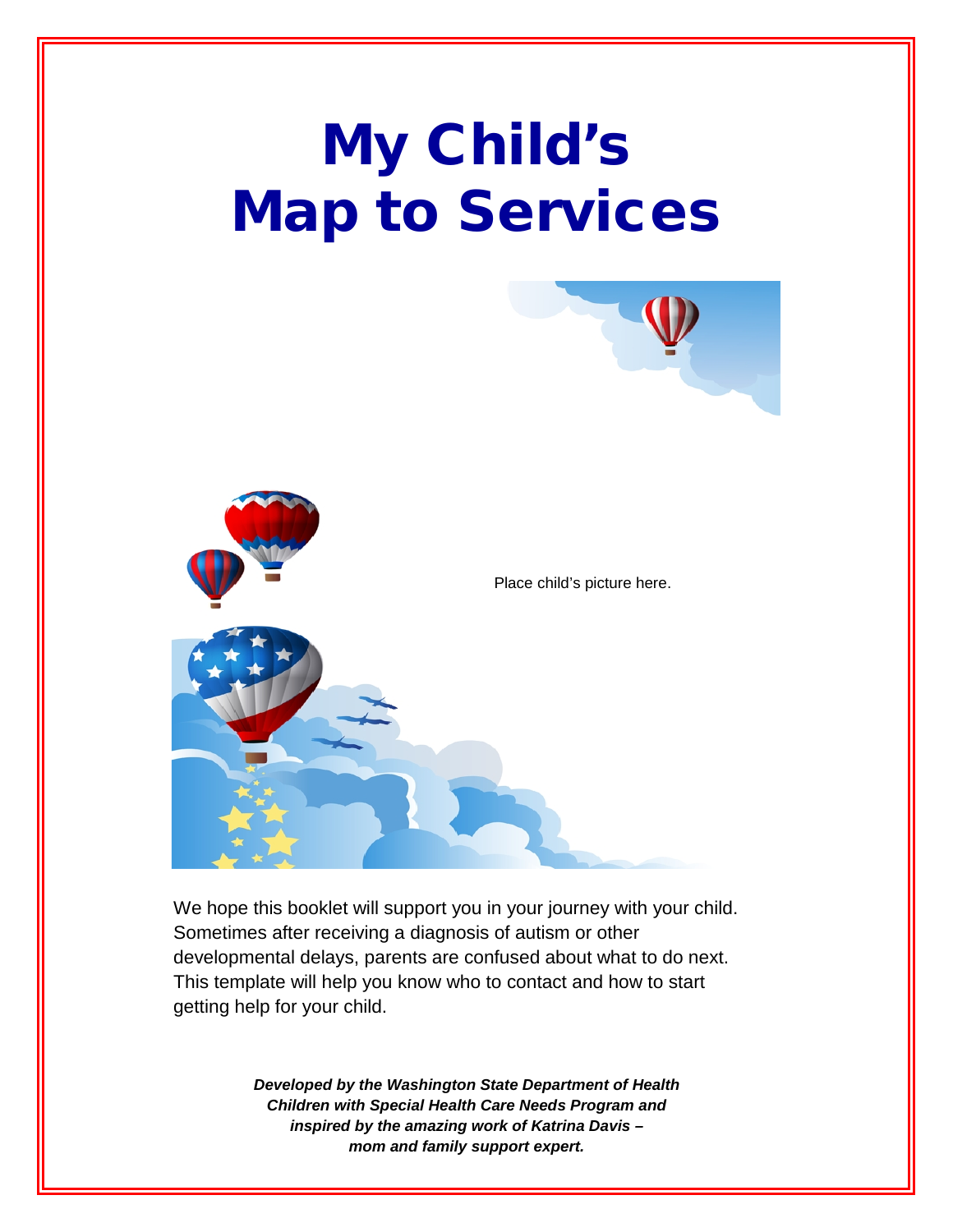### How Do I Help My Child?

Therapies for autism are everywhere and you may be overwhelmed with suggestions for helping your child. We hope this information will help make decisions easier.

Some children who have a diagnosis of autism respond very well to certain treatments, but technically, there is no cure for autism.

In addition to educational and medical services, many parents turn to alternative and complimentary methods and therapies like herbs, treatments, supplements and mechanisms to help their child.

As parents of children with autism and other developmental delays, we want you to know there are well-meaning people working in this field who are trying to help parents and children. There are also unscrupulous people who are just taking advantage of the desperation some families face and charging astronomical fees for "cures".

Here is a story from one family who was promised their child would drastically improve if they used the company's therapy program:

*At our intake appointment (at a private program), we were told about how intense the program should be for Eric to be successful. Our insurance had an annual limit for speech services. They arranged for us to use the entire yearly amount in a couple months and then they told us how to cash in our 401K on a hardship-withdrawal to continue funding the program, which we did.*

*They even asked about how much our families could be counted on to help pay for their program. At that intake appointment, the director actually said to me she was certain Eric would talk within 6 months. However, months later, he still wasn't talking, the money was gone and huge bills began to roll in. We had to quit the program.* 

*I remain hopeful that he will improve greatly but am no longer swept away by amazing recovery success stories, and I remain disappointed in the intervention services available to us. Amanda Loaris*

Before deciding on a treatment, it is a good idea to ask an objective, trusted professional what they think of the treatment. Once you have this information ask yourself these questions.

#### • **Could this harm my child?**

Many herbs and supplements are not tested in laboratories and are produced for adults. Even natural occurring supplements may be very harmful to a child's system. It is very important to tell all health care providers all of the treatments you are giving your child. Supplements and medications can have negative side effects when combined with other items.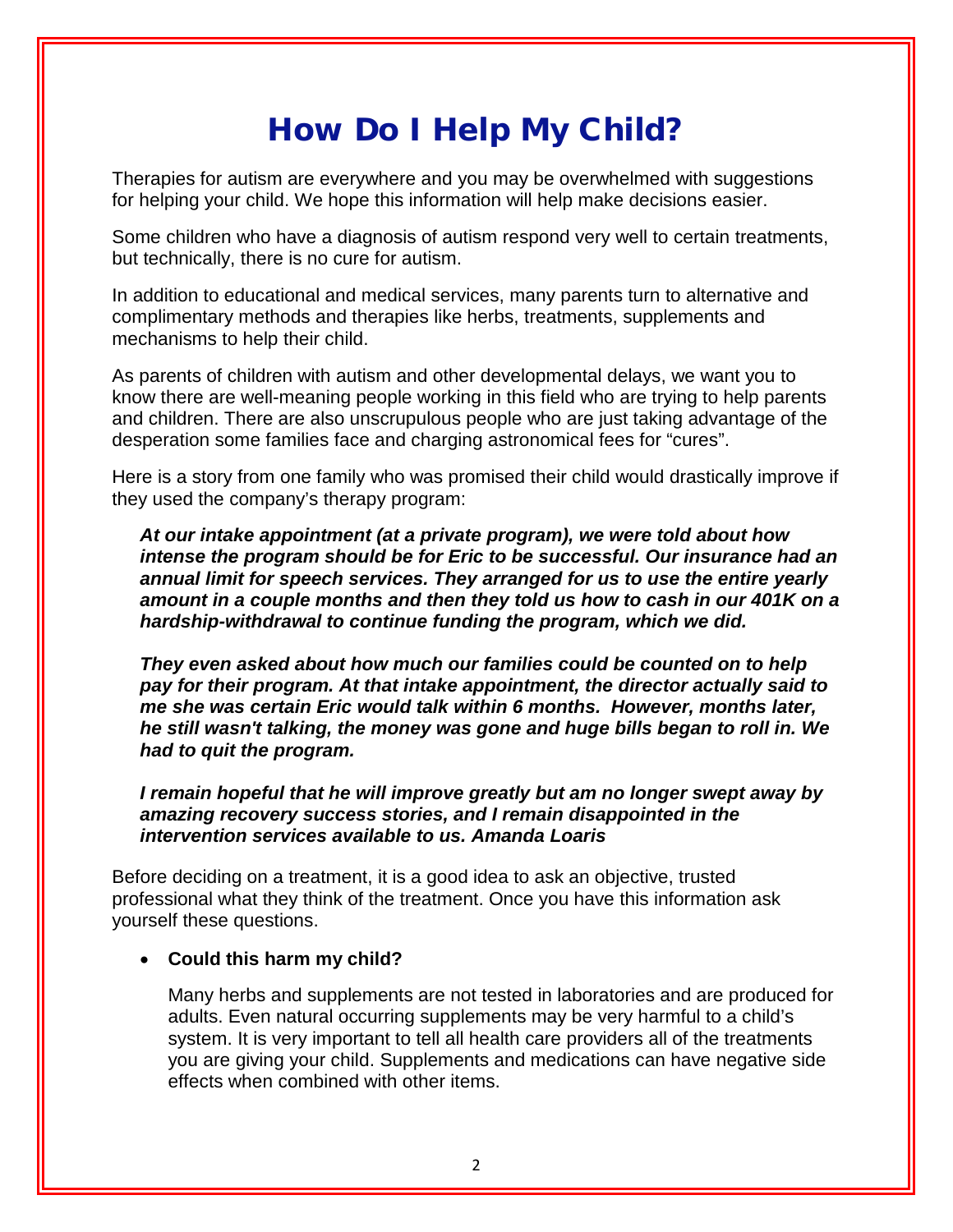#### • **Is there any evidence this will help my child other than the seller's opinion?**

Ask the person selling the item if there is any scientific evidence to show it works. Be wary of "research" only from the person who invented it. For instance, if a website shows 15 research articles for X therapy and they are all written by the same person, who invented the device, tincture, etc. it may mean there isn't real research available. Also, look at where the research was published. True research is usually published in a well-respected journal such as Pediatrics.

#### • **Do I personally know any child who has used this therapy and had positive results?**

Don't rely on the website stories – they may be made up. Other parents may report improvement in their child that you don't see. Trust your judgment, as you know your child best.

#### • **Do I instinctively feel anxious about using this treatment with my child?**

If you are being asked to do something with your child that makes you uncomfortable take the time you need to make the decision to use it or not. Don't allow anyone to pressure you with statements such as "there is only a short window of time that this will work".

Also, be wary of "Autism Professionals" at conferences and other presentations. Question statements like "all children with autism will be helped by this", or "all children with autism should use this treatment". Children with a diagnosis of autism, like all children, are unique and individual. There is no one size fits all program for children with autism.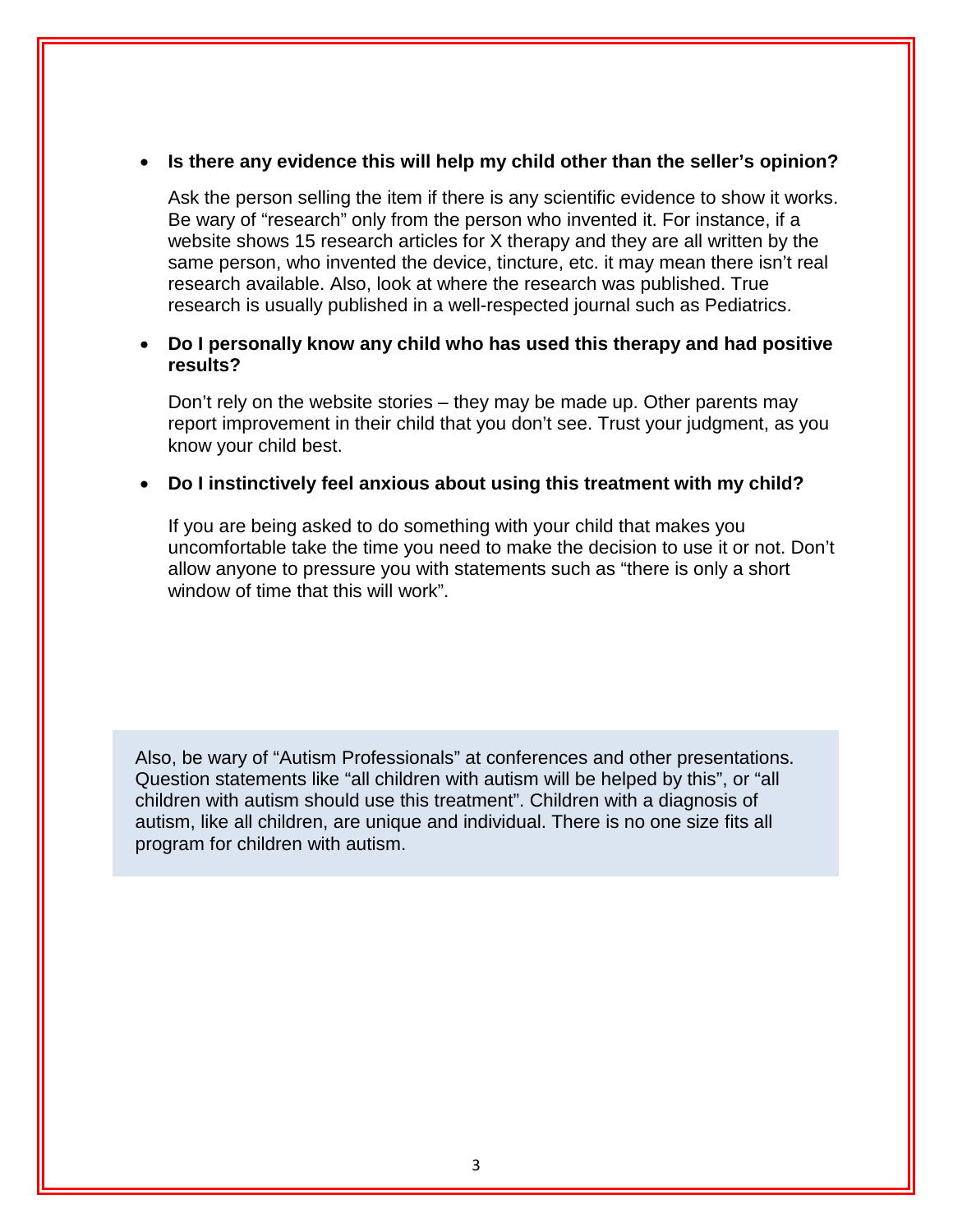### Health Insurance and Medical Care

My child's Health Insurance Company or ProviderOne number is:

| My child's policy covers: (see page 9 for information about these therapies)                 |
|----------------------------------------------------------------------------------------------|
| <u>__________________</u> Hours of Applied Behavior Analysis per ___________________________ |
| <u>___________________</u> Hours of Occupational Therapy per _______________________________ |
|                                                                                              |
|                                                                                              |
|                                                                                              |
|                                                                                              |
|                                                                                              |
|                                                                                              |

If you do not have insurance for your child please contact the Family Health Hotline at **1-800-322-2588** or visit the ParentHelp123 website at **[http://www.ParentHelp123.org](http://www.parenthelp123.org/)**.

The call center staff at the Family Health Hotline are trained to assist families in applying for medical insurance and finding many other resources. The hotline employs bilingual English and Spanish staff. They also contract with an interpreter line for many other languages.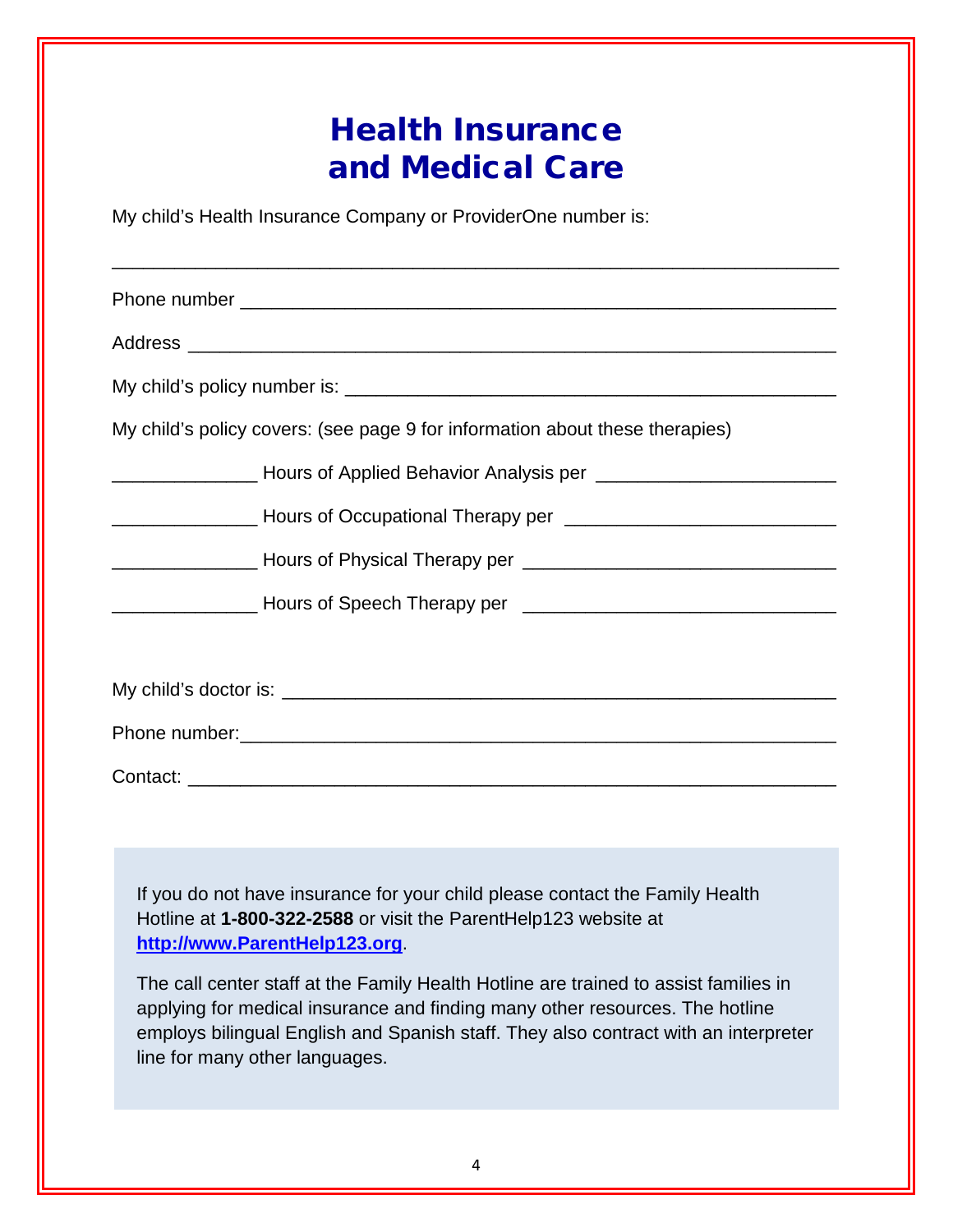### Early Intervention

#### **For a Child Under Three**

If your child is under age three, contact the Family Health Hotline at **1-800-322-2588** and ask for the name and contact for the **Lead Family Resource Coordinator** (FRC) in your area. Calling the Lead Family Resource Coordinator will start the process to see if your child qualifies for early intervention services.

The Lead Family Resource Coordinator for my area is:

Name \_\_\_\_\_\_\_\_\_\_\_\_\_\_\_\_\_\_\_\_\_\_\_\_\_\_\_\_\_\_\_\_\_\_\_\_\_\_\_\_\_\_\_\_\_\_\_\_\_\_\_\_\_\_\_\_\_\_\_\_\_\_\_

Phone number  $\blacksquare$ 

### Education

### **For a Child Three and Older**

If your child is age three or older, contact your local school district and ask how to get an evaluation for your child. If you don't know the name of your local school, call the Family Health Hotline at **1-800-322-2588** or visit **[http://www.ParentHelp123.org](http://www.parenthelp123.org/)**.

The local school is:

School name \_\_\_\_\_\_\_\_\_\_\_\_\_\_\_\_\_\_\_\_\_\_\_\_\_\_\_\_\_\_\_\_\_\_\_\_\_\_\_\_\_\_\_\_\_\_\_\_\_\_\_\_\_\_\_\_\_

Contact **Exercise 2.2 (2.2 million 2.2 million 2.2 million 2.2 million 2.2 million 2.2 million 2.2 million 2.2 million 2.2 million 2.2 million 2.2 million 2.2 million 2.2 million 2.2 million 2.2 million 2.2 million 2.2 mil** 

Phone number \_\_\_\_\_\_\_\_\_\_\_\_\_\_\_\_\_\_\_\_\_\_\_\_\_\_\_\_\_\_\_\_\_\_\_\_\_\_\_\_\_\_\_\_\_\_\_\_\_\_\_\_\_\_\_\_

### **Your Child's Education Rights**

A federal law titled The Individuals with Disabilities Education Act (IDEA) ensures a child with qualifying developmental delays will receive a free and appropriate education in the public school system, starting at age 3. To learn more about IDEA visit **<http://idea.ed.gov/>**.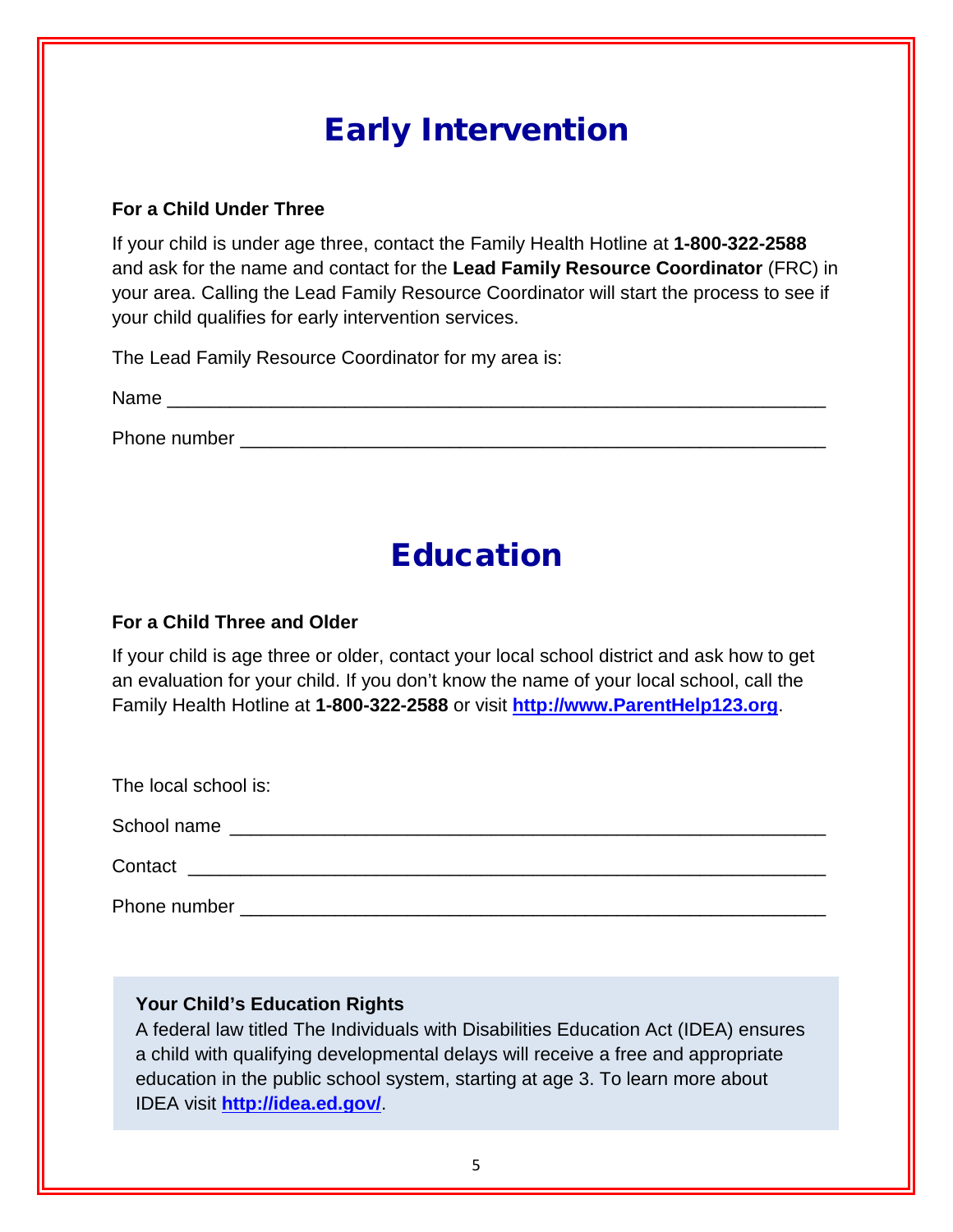### Developmental Disabilities Administration (DDA)

Your child may be able to get special services from the Washington State Developmental Disabilities Administration. Call the main number at **1-800-737-0617** or go to this website **<http://www.dshs.wa.gov/ddd/contacts.shtml>** to find your local office.

After you file the paperwork, ask for a face-to-face meeting and a *"computerized assessment."* Find out if your child will receive:

- Respite Care *(this is when a certified person cares for your child to give you a break)*
- Family Support Funds
- Medical Personal Care

DDA local office name was also as a set of the set of the set of the set of the set of the set of the set of the set of the set of the set of the set of the set of the set of the set of the set of the set of the set of the

Contact person or case manager \_\_\_\_\_\_\_\_\_\_\_\_\_\_\_\_\_\_\_\_\_\_\_\_\_\_\_\_\_\_\_\_\_\_\_\_\_\_\_\_\_\_

Phone number **and the set of the set of the set of the set of the set of the set of the set of the set of the set of the set of the set of the set of the set of the set of the set of the set of the set of the set of the se** 

Ask your DDA Case Manager if your child qualifies for Supplemental Security Income.

### Child Care

If your child attends a child care center, talk with the director about how staff can best help your child. You can request the early intervention staff or school district staff provide special training at the center for everyone that interacts with your child.

If you need to find a child care center for your child call Child Care Aware of Washington at **1-800-446-1114** or visit their website at [http://wa.childcareaware.org/.](http://wa.childcareaware.org/)

| Director's name |
|-----------------|
|                 |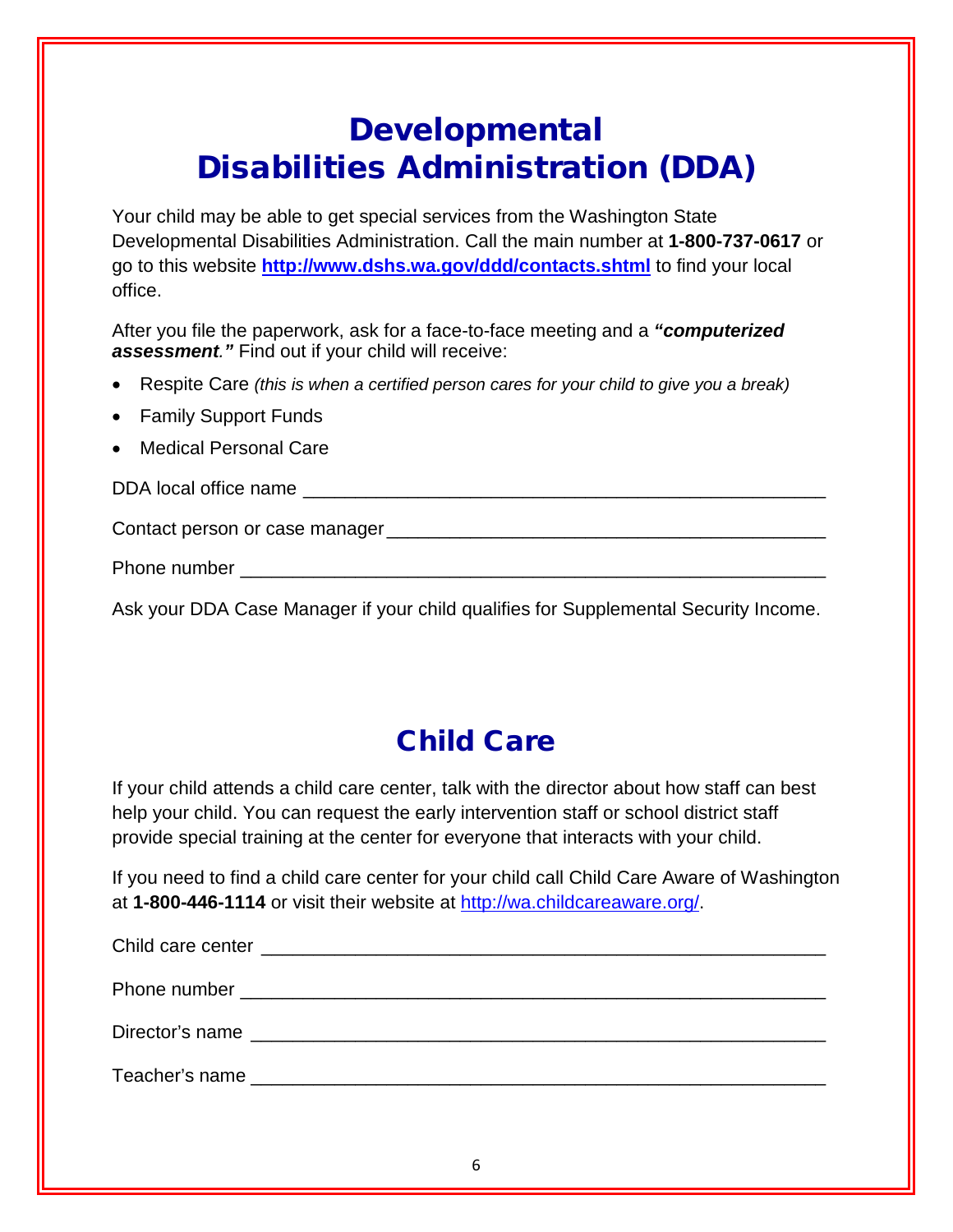### Family Support

Washington State is fortunate to have established statewide support organizations available in many communities. Support from parents who have children with special needs, including autism spectrum disorders has many benefits. Parents, siblings, grandparents and other family members are able to discuss their hopes, dreams, fears, etc. with people who have been in similar situations.

In addition to the organizations listed below, check with your local hospital or medical clinic for support meetings.

You may find a support group with:

#### **Parent to Parent**

1-888-754-8798 or [http://www.arcwa.org/getsupport/parent\\_to\\_parent\\_p2p\\_programs](http://www.arcwa.org/getsupport/parent_to_parent_p2p_programs)

**Fathers Network** (425) 653-4286 or [http://www.fathersnetwork.org](http://www.fathersnetwork.org/)

**Partnerships for Action Voices for Empowerment (PAVE)** 1-800-5-PARENT or [http://www.wapave.org](http://www.wapave.org/)

> **Family Voices** (505) 872-4774 or [http://www.familyvoices.org](http://www.familyvoices.org/)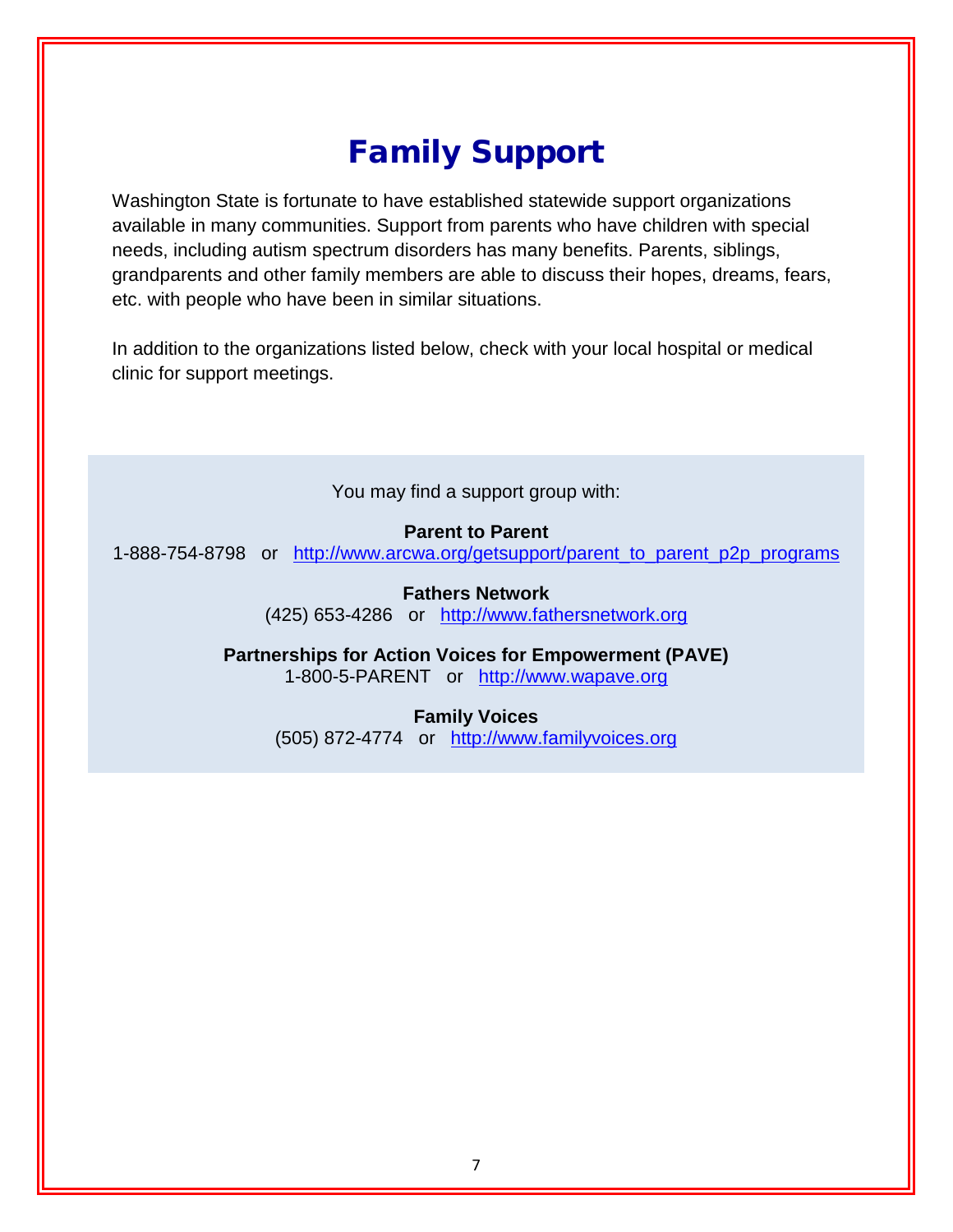### Parent Education

Some parents feel overwhelmed with all the information available about autism spectrum disorder. We have compiled a few introductory resources to help you get started learning about your child's diagnosis.

The following websites have information you may find helpful:

**[http://www.autismspeaks.org](http://www.autismspeaks.org/)**

**[http://www.autism-society.org](http://www.autism-society.org/)**

**[http://www.autismsocietyofwa.org](http://www.autismsocietyofwa.org/)**

**<http://www.nwesd.org/autism>**

The American Academy of Pediatrics developed a small booklet titled *Understanding Autism Spectrum Disorders*. Ask your child's pediatrician or primary medical provider if they have a copy you can borrow.

Many hospitals and universities have Autism 101 or similar courses, usually at a minimal charge. Call your local hospital to see what is available in your community.

Local health departments have Children with Special Health Care Needs Coordinators who may know of additional resources to assist you and your child. Locate the health department in your community at

[http://www.doh.wa.gov/Portals/1/Documents/Pubs/970-141-CoordinatorList.pdf.](http://www.doh.wa.gov/Portals/1/Documents/Pubs/970-141-CoordinatorList.pdf)

The following will help you gain skills in being an advocate for your child:

**Partnerships for Action Voices for Empowerment (PAVE)** 1-800-5-PARENT or [http://www.wapave.org](http://www.wapave.org/)

### **Office of Education Ombuds**

1-866-297-2597 *(phone interpreter services available)* or <http://www.governor.wa.gov/oeo/>

**Office of Superintendent of Public Instruction (OSPI)** 360-725-6000 or [http://www.k12.wa.us](http://www.k12.wa.us/)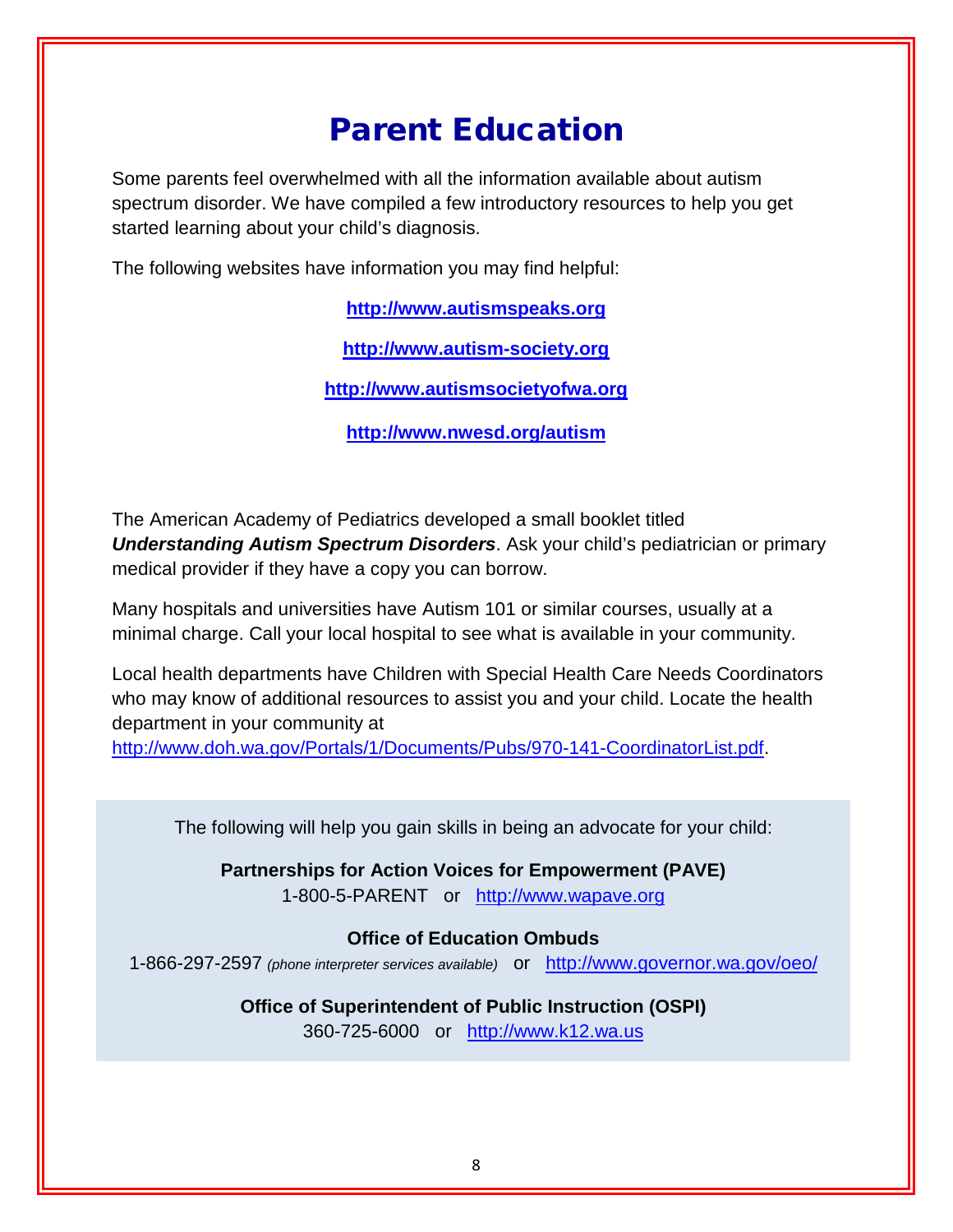### Available Therapies

**Applied Behavioral Analysis (ABA)** - The goal of ABA therapy is to teach skills, increase appropriate behavior and decrease inappropriate behaviors. Plans covered under the Public Employees Benefit Board and Washington Apple Health, the state funded Medicaid program may cover ABA, depending on the child's eligibility. For Washington Apple Health, email staff at the Health Care Authority at [ABA@hca.wa.gov](mailto:ABA@hca.wa.gov) and tell them you want to see if your child can receive ABA. For the PEBB plan members, call your insurance company and ask how to access ABA benefits. If your insurance says they do not cover ABA, you can get help from staff at Washington Autism Alliance and Advocacy at<http://www.washingtonautismadvocacy.org/updates/> or 425-894-7231.

**Occupational Therapy (OT)** - Helps a child with fine motor and vision perceptual skills. OT could help a child learn to play with toys, dress, eat, wash their face, brush their hair, and use the toilet independently.

**Physical Therapy (PT)** - Focuses on improving a child's large muscles and can help a child with sitting, walking, running and other types of movement.

**Speech and Language Therapy (SLT)** - Helps a child learn to talk or use other forms of communication, learn social skills, and may be used to help a child with chewing, drinking and swallowing.

(Note: Your child may be eligible for occupational, physical and speech therapy through the school district *and* through private insurance or Medicaid).

**Alternative or Complimentary Therapies** - Many parents use alternative or complimentary therapies, either exclusively or in addition to medical and educational treatments. If your child sees a primary care medical provider, like a pediatrician or naturopath, it is important that you discuss any dietary, herbal, supplement or other alternative treatments with them. Some over-the-counter products can have potentially dangerous effects, especially on children.

\_\_\_\_\_\_\_\_\_\_\_\_\_\_\_\_\_\_\_\_\_\_\_\_\_\_\_\_\_\_\_\_\_\_\_\_\_\_\_\_\_\_\_\_\_\_\_\_\_\_\_\_\_\_\_\_\_\_\_\_\_\_\_\_\_\_\_\_ \_\_\_\_\_\_\_\_\_\_\_\_\_\_\_\_\_\_\_\_\_\_\_\_\_\_\_\_\_\_\_\_\_\_\_\_\_\_\_\_\_\_\_\_\_\_\_\_\_\_\_\_\_\_\_\_\_\_\_\_\_\_\_\_\_\_\_\_ \_\_\_\_\_\_\_\_\_\_\_\_\_\_\_\_\_\_\_\_\_\_\_\_\_\_\_\_\_\_\_\_\_\_\_\_\_\_\_\_\_\_\_\_\_\_\_\_\_\_\_\_\_\_\_\_\_\_\_\_\_\_\_\_\_\_\_\_

My child's insurance plan covers the following alternative treatments:

There is a lot of information on the Internet, in books, and on television about how to "cure" your child of autism. While it is a parent's right and perhaps even duty to investigate every treatment, please be aware that there is no scientific research or evidence that anything cures a child of autism.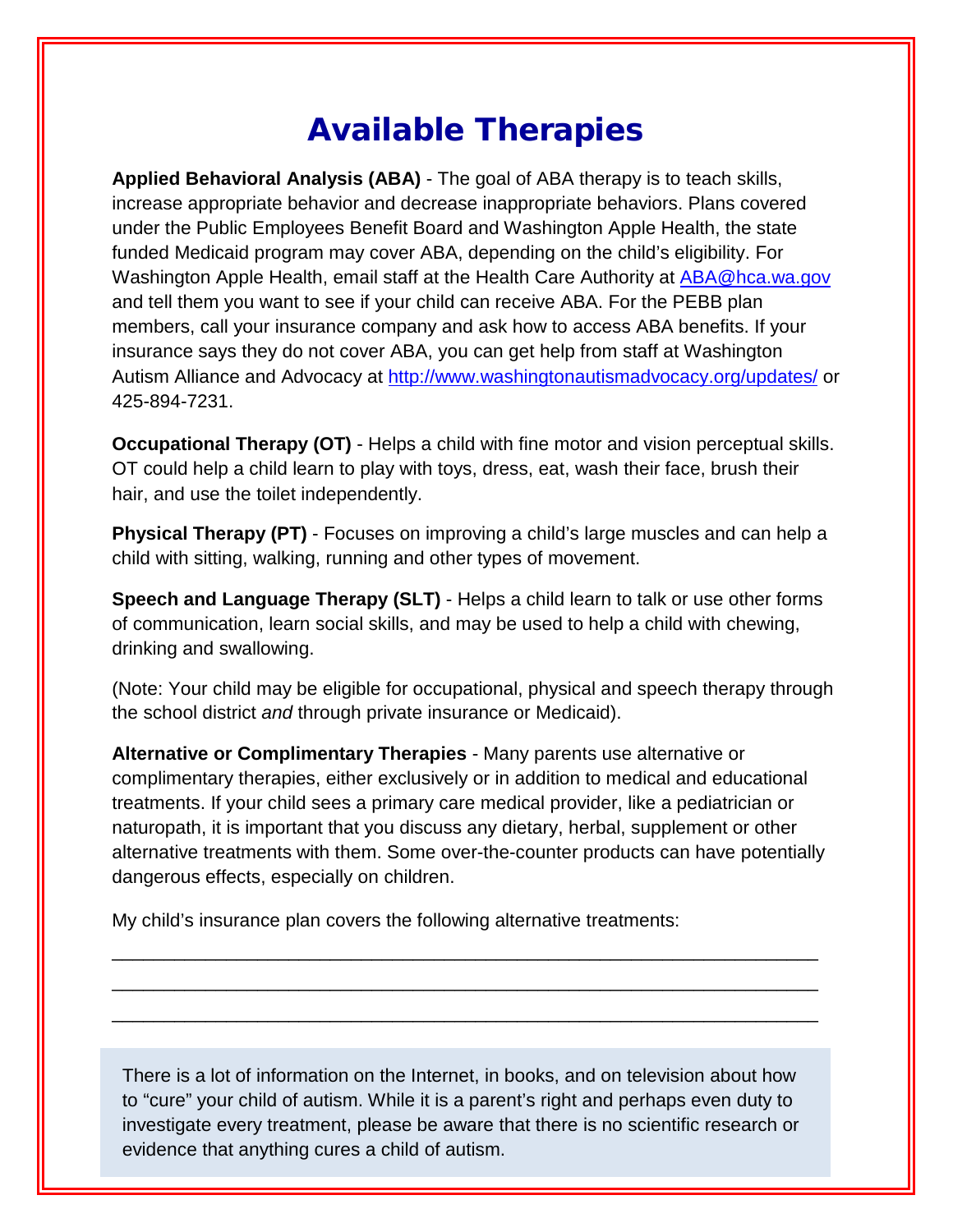## **My Child's Medication List**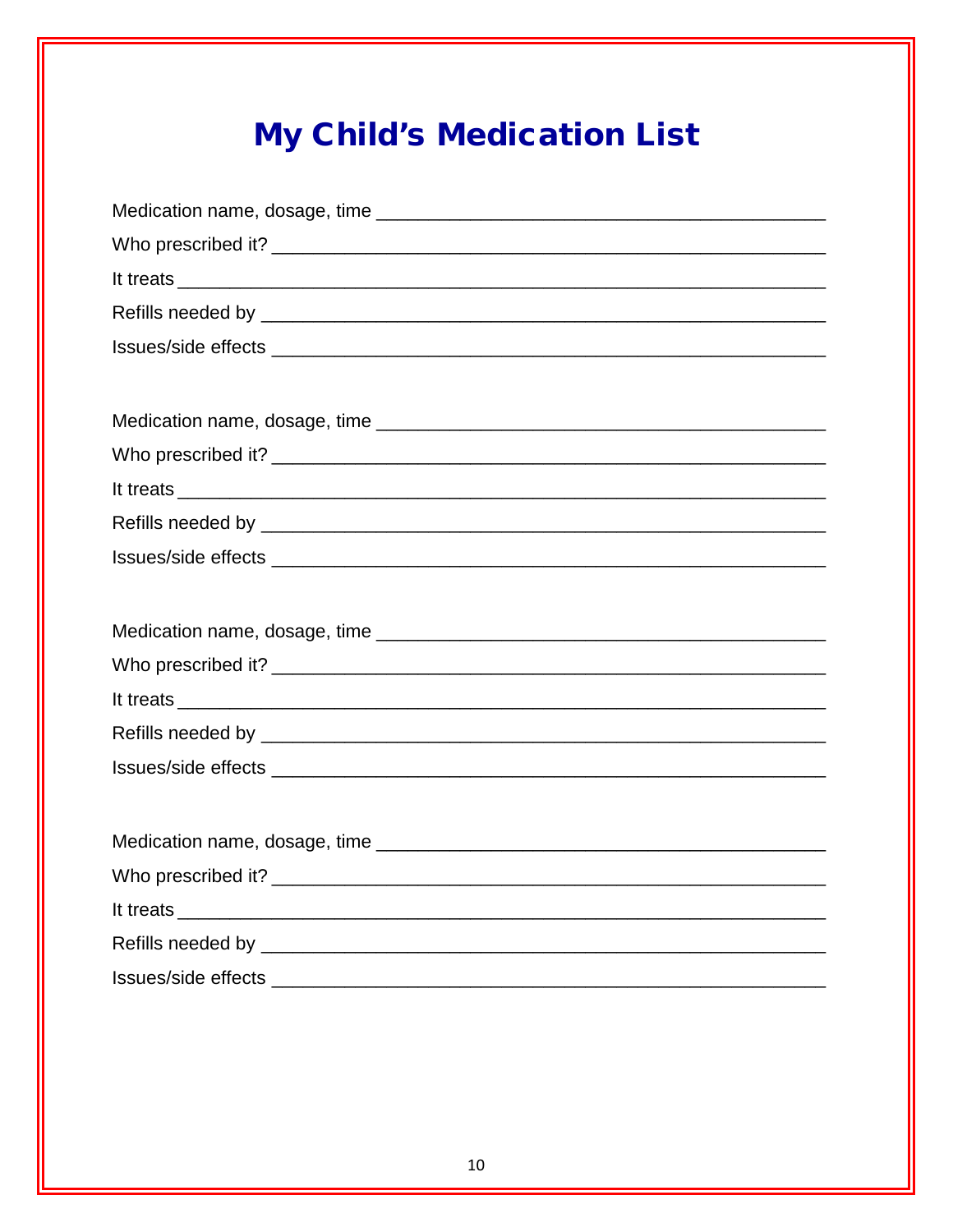### Important Tips

- If your child has private health insurance, this will be the primary source of coverage. Become an expert on your child's policy. Understanding your insurance policy is very important.
- ♥ If your child's medical bills are not covered by an insurance plan, hospitals and other providers may negotiate reduced or extended payments. You will need to talk to the individual providers for each billed service.
- ♥ Keep records of all phone calls, medical visits, Developmental Disabilities Administration (DDA) information, insurance paperwork, notices, school communications, and other forms related to your child.
- ♥ You can request a free Care Organizer to keep information together in one location by calling 206-884-5735 or visiting <http://cshcn.org/planning-record-keeping/care-organizer>
- ♥ Many families of children with special health care needs spend a great deal of time coordinating care for their child. This can create stress for you in many areas. Ask your child's doctor, teachers, therapists, insurance company, and others involved in your child's care to help you.
- ♥ Remember to continue with recreational activities like exercise or meditation, eat healthy food, and get as much rest as possible.

For questions or comments, please contact Susan Ray, Family Involvement Coordinator at 360-236-3504 or susan.ray@doh.wa.gov.

For persons with disabilities, this document is available on request in other formats. To submit a request, please call 1-800-525-0127 (TDD/TTY call 711).